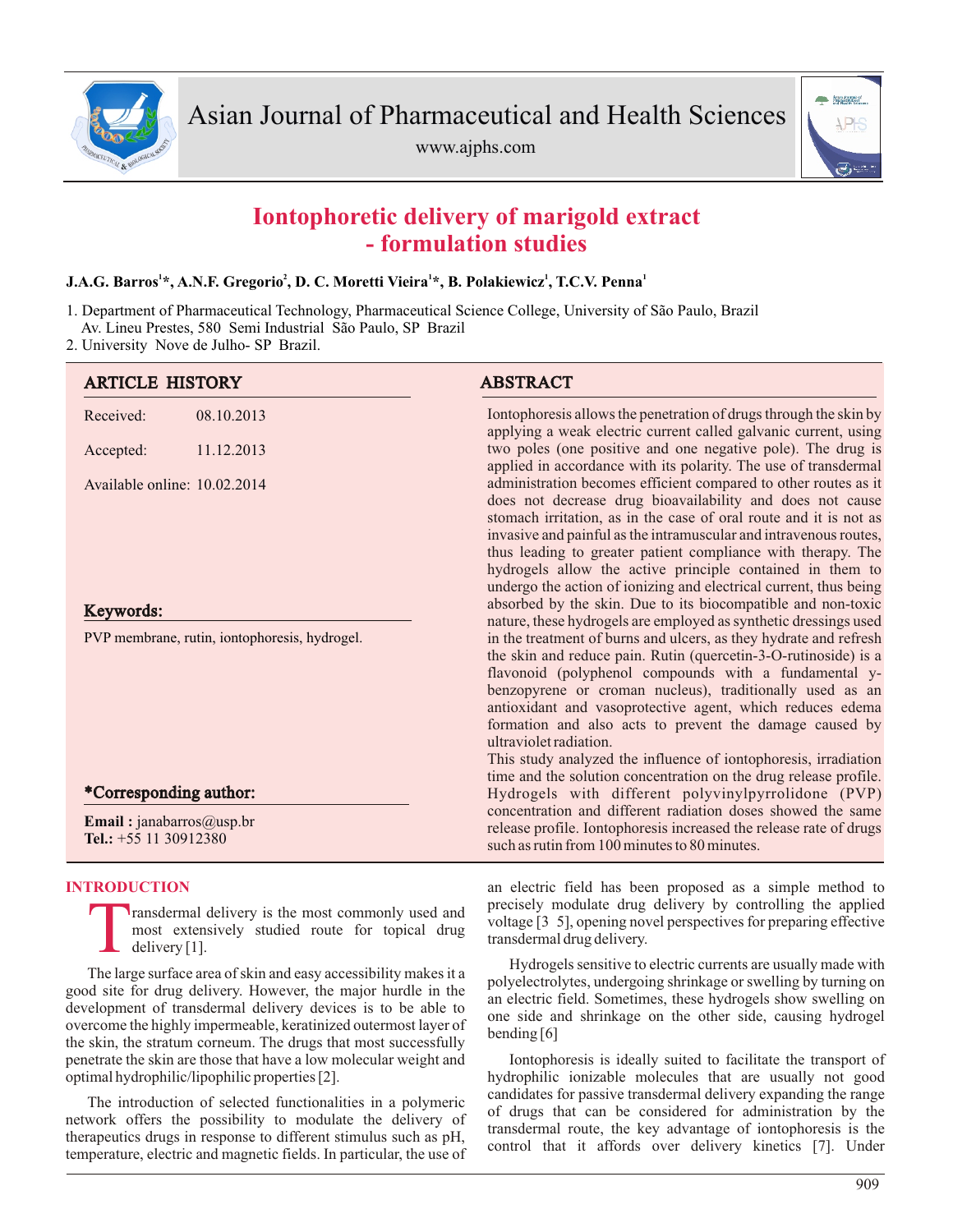physiological conditions, the skin acts as a cation-selective membrane (with a pI of  $\sim$  4 - 4.5). Anions are delivered exclusively by electromigration from the cathode [7]. It acts principally on the molecule by introducing a second driving force the electrical potential gradient in addition to the concentration gradient across the skin [8-9]. The rate and extent of drug delivery are determined by the duration, intensity and profile of current application.

The use of transdermal administration becomes efficient when compared to other routes, as it does not decrease drug bioavailability and does not cause stomach irritation, as in the case of oral route and is not as invasive and painful as the intramuscular and intravenous routes, thus leading to greater patient compliance with therapy. However, this technique requires the drug to be water soluble, mostly aqueous, nonprecipitating on the skin, without dripping off at the absorption site and allowing ion transference. The ability to modulate delivery via the applied current enables easy individualization of therapy [10-11].

Iontophoresis is particularly suited to peptide and protein delivery, on both physicochemical and pharmacological grounds. They are usually hydrophilic, have good aqueous solubility and contain ionizable groups. All of which are advantageous physicochemical properties from an iontophoretic perspective. They are potent hence, the therapeutic dose is small and their sometimes complex endogenous secretion profiles, e.g., different release patterns during the day or continuous or pulsatile secretion, can be easily mimicked by careful modulation of the iontophoretic current profile so as to simulate normal



**Fig 1.** MEV of PVP hydrogels' lyophilized structure

pharmacological patterns [12 - 13]. More recently, it was shown that transdermal iontophoresis was also able to deliver a functional negatively-charged protein (ribonuclease T1; 11.1 kDa and a pI of 4.27), larger and more complex biomolecules across the skin and provide a more patient-friendly alternative to parenteral administration [14].

The hydrogels, as PVP hydrogels (Figure 1) adhere to the skin, have a high degree of swelling in aqueous fluids, allowing the active principle contained in them to undergo the action of ionizing and electrical current when using iontophoresis, thus being absorbed by the skin. Due to their being biocompatible and non-toxic, these hydrogels are employed as synthetic dressings used in the treatment of burns and ulcers, because they hydrate and refresh the skin, as well as reduce pain [15].

The therapeutic use of medicinal plants is one of the characteristic features of the human species and it is found in virtually all known civilizations or cultural groups. It is known that all pharmacology is based on active principles of plants. When adequately used, phytotherapic drugs can have therapeutic effects that are more efficient than allopathic medicines, with minimized side effects. Improper use of herbal medicines, such as self-medication, can result in many side effects, such as allergic reactions, toxic effects on various organs and even the development of certain cancers. Herbal medicine, as well as all medications, should offer quality assurance of its therapeutic effects and standardized composition for safety.

Rutin (quercetin-3-O-rutinoside) is traditionally used as an antioxidant and vasoprotective agent, which reduces edema formation and also acts to prevent damage caused by ultraviolet radiation.

Studies have shown that some phytotherapic drugs do not have the tendency to penetrate the epidermis stratum corneum, due to their hydrophobic nature. Recently, the cutaneous permeability of rutin was studied in *in vitro* vertical cell diffusion through skin biomembrane*.* Rutin carried in the emulsion did not have the tendency to be absorbed during 52 hours of experiment, showing that flavonoid activity is exercised on the superficial layer of the skin, acting as a topical product) [16].

Rutin can become soluble with the introduction of carboxylate or sulfate groups to glycosides' hydroxyl groups, without losing its antioxidant activity. As the iontophoresis technique requires a water-soluble drug, the succinyl was synthetized and used as reference regarding drug release in a study of phytochemicals.



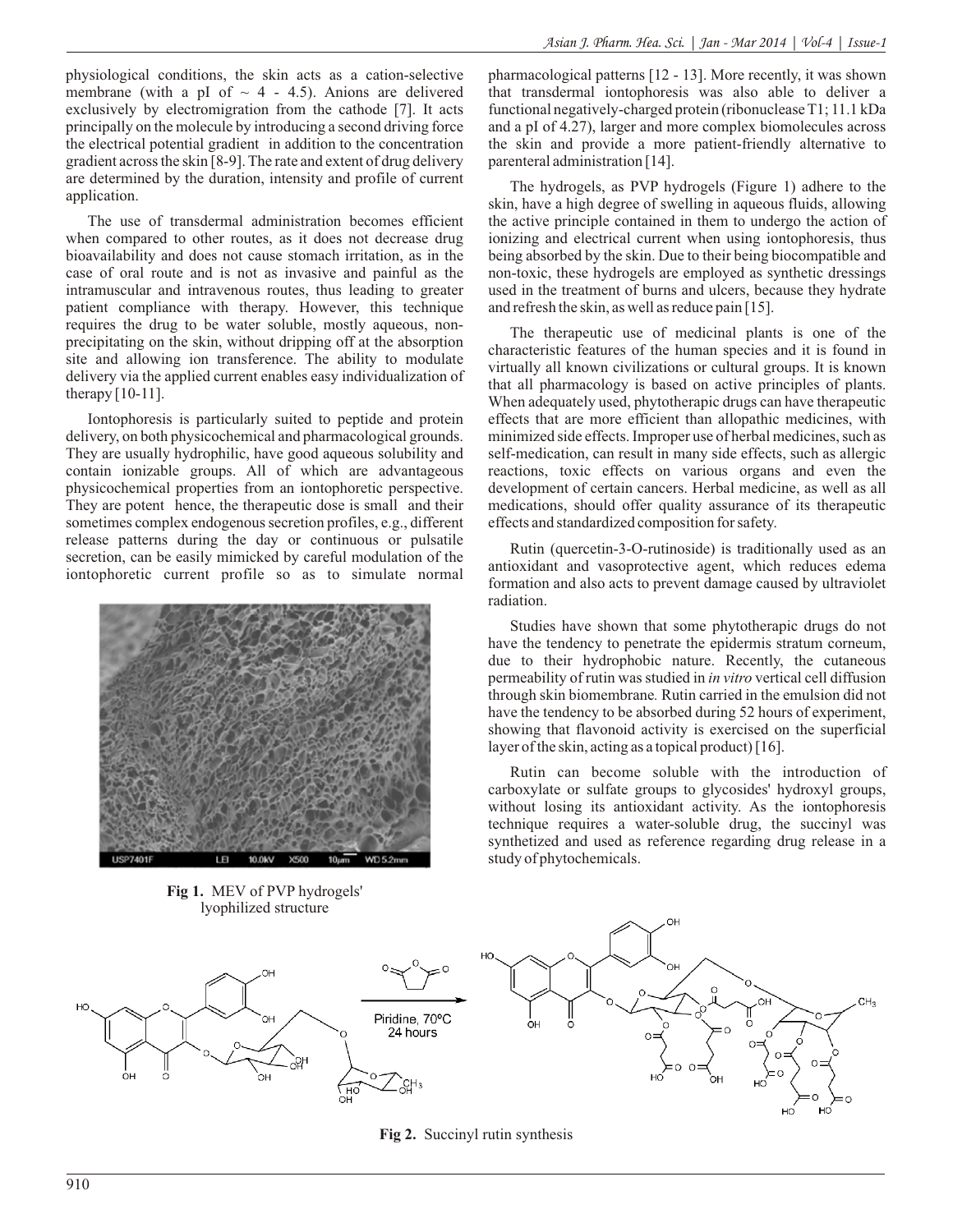

**Fig 3.** Scheme of iontophoresis apparatus



**Fig 4.** Succinyl rutin release carried out by UV detection



**Fig 5.** Drug release profile in PVP membranes obtained with different concentrations.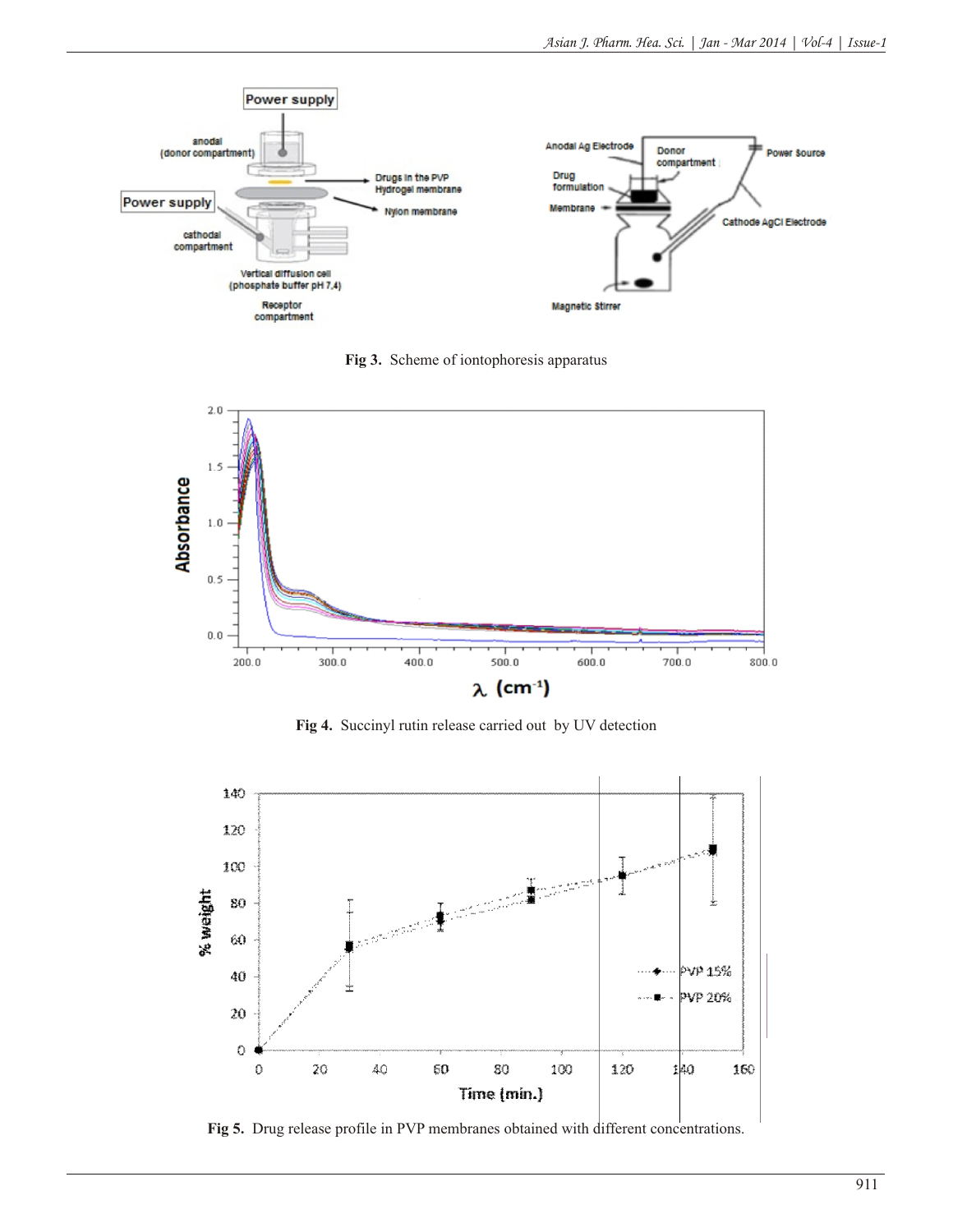#### **MATERIALS AND METHOD**

#### *Chemicals*

Rutin (98,8%) was purchased from Natural Pharma (São Paulo, SP, Brazil). Succinic anhydride, pyridine, butanol and ethylic ether were supplied by Synth (São Paulo, Brazil).

#### *Preparation of succinyl rutin*

Asolution of rutin (5g, 8.2 mmol) and succinic anhydride (7.5 g, 74.94 mmol) in pyridine (200 mL) was heated to 70 °C for 24 hours. After this period, the pyridine was removed by rotoevaporation, then butanol (20 mL) was added and the solution was heated until it was solubilized. After that, the solution was cooled and ethyl ether (20 mL) was added. The solution was vacuum-filtered and washed with 20 mLethyl ether (twice). After this, it was solubilized in water and lyophilized. Figure 2 shows the synthesis of succinyl rutin.

The hydrogel membrane was prepared from a solution of PVP (10-20%) in distilled water, alcohol or phosphate buffer pH 7.4. The solution was placed into molds and the solvent was evaporated. Thus PVP films are produced. The films were irradiated by UV lamp at 240 nm for two to three hours.

The PVP hydrogel membrane was soaked in  $1000\mu$ L rutin solution (1  $g$ /mL) for 15 minutes or until full absorption.

#### *Method application: Iontophoresis methodology*

*Preparation of hydrogel membrane with drugs*

Franz cells with nylon membrane were used to simulate drug permeation into the skin. Tests were performed with and without the iontophoresis to verify rutin release profile by iontophoresis (Figure 3).

The samples were analyzed regarding herbal release every 15



**Fig 6.** Drug release profile in 100 mg.mL-1 PVP membranes obtained with different irradiation times



**Fig 7.** Release curve of succinyl rutin in PVP hydrogel membrane; in vitro assay of release in Franz cells without iontophoresis use.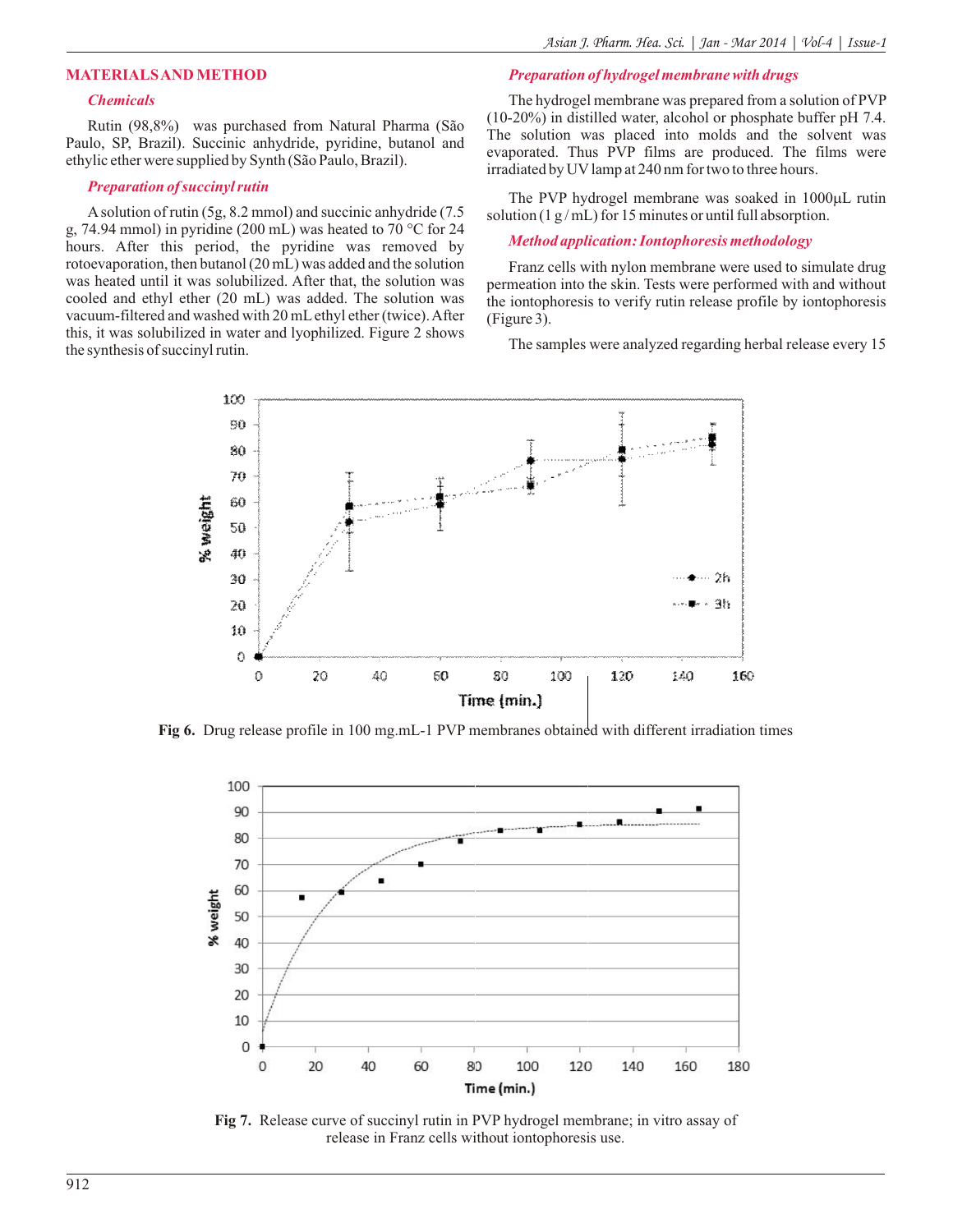

**Fig 8.** Release curve of succinyl rutin in PVP hydrogel membrane; in vitro assay of release profile in Franz cells with iontophoresis use.

minutes until they achieved a plateau, which indicated that the drug stopped being released. The samples were analyzed by UV absorption spectrophotometer Multi-Spec 1501 to simulate the concentration of drug release based on a standard curve.

#### **RESULTS**

The figure 1 shows the PVP hydrogels' lyophilized structure, and can be observed the hydrogel porosity, homogeneity and spongy structure.

The modified rutin release control was performed using UV-Vis spectroscopy. Figure 4 shows the release profile of rutin succinated in a broad range of radiation wavelengths in the ultraviolet in the calibration curve.

Before starting the release studies with and without iontophoresis, parameters related to PVP hydrogel were also analyzed, it was analyzed the release behavior of drug in hydrogel membranes produced by UV radiation by varying the solution concentrations (figure 5) and irradiation time (figure 6). It is observed that the porosity in all cases did not interfere in the release profile. Therefore, the choice of hydrogel work was based on physical stability to adhere the skin.

Two tests were performed with succinyl rutin: release study without and with iontophoresis (Figure 7 and 8 respectively). The iontophoresis would be responsible to assist and increase the drug release. The release profiles observed in both cases are similar; however, in figure 8, with iontophoresis, the drug was released more quickly.

The drug release achieved the plateau in around 80 minutes for the assay with iontophoresis (Figure 8) and 100 minutes for the assay without it (Figure 7). This results shows that succinyl rutin release in PVP membranes is faster with iontophoresis.

#### **DISCUSSION**

The UV radiation and irradiation time parameters are important to take into consideration, as they influence in the porosity of the hydrogel, that is responsible for the absorption of aqueous solutions and drug delivery release. The hydrogel porosity and structure are showed in the figure 1

This results from release drug with and without iontophoresis (Figure 7 and 8) shows that succinyl rutin release in PVP membranes is faster with iontophoresis. Similar result was found in studies carried out in Yorkshire swine, investigating the feasibility of delivering zolmitriptan (MW 287.4 Da). These studies show that the drug levels in the blood (7.1  $\pm$  1.7 and 11.9  $\pm$ 2.0 ng/mL at  $t = 30$  and  $t = 40$  min, respectively) closely followed the variations in the applied current (4-step profile with current intensities ranging from 0.35 to 0.05 mA/cm2) and extrapolation of the results to humans suggested the feasibility of delivering therapeutically relevant amounts of the drug [17].

Another major double-blind placebo-controlled phase III clinical trial involving a 10-min iontophoretic treatment with either lidocaine or a saline placebo demonstrated that the intensity of pain was lower in adults and children following iontophoresis of lidocaine [9]. Several studies comparing the iontophoretic delivery of fentanyl showed the equivalence of the two methods [18]. In some of these studies, patients reported a preference for the iontophoretic patch because mobility was not restricted [19]. The most common treatment-related were local skin reactions, resolved spontaneously without treatment [20].

The sumatriptan iontophoretic transdermal system was associated with a significantly higher percentage of patients reporting headache pain relief 2 hours post-treatment (52.9% vs. 28.6%, respectively;  $P < .0001$ ) and significantly more patients experienced relief from nausea, photophobia, and phonophobia [21].

Similar results was also found in a study [22] with hybrids gelatin hydrogels tested as electro-responsive delivery systems able to modulate diclofenac sodium salt (DSS) release in response to an applied electric field. This study shows that the drug is dispersed into polymers at a molecular level and higher voltages have resulted in higher current densities than 0.5 mA/cm<sup>2</sup> (human limit), while lower voltages were not able to significantly modify the electrically-induced delivery of DSS by powered samples. They concluded that the increase in the release rate, as well as in the total released drug, is recorded as a consequence of the electrically-induced shrinkage [22].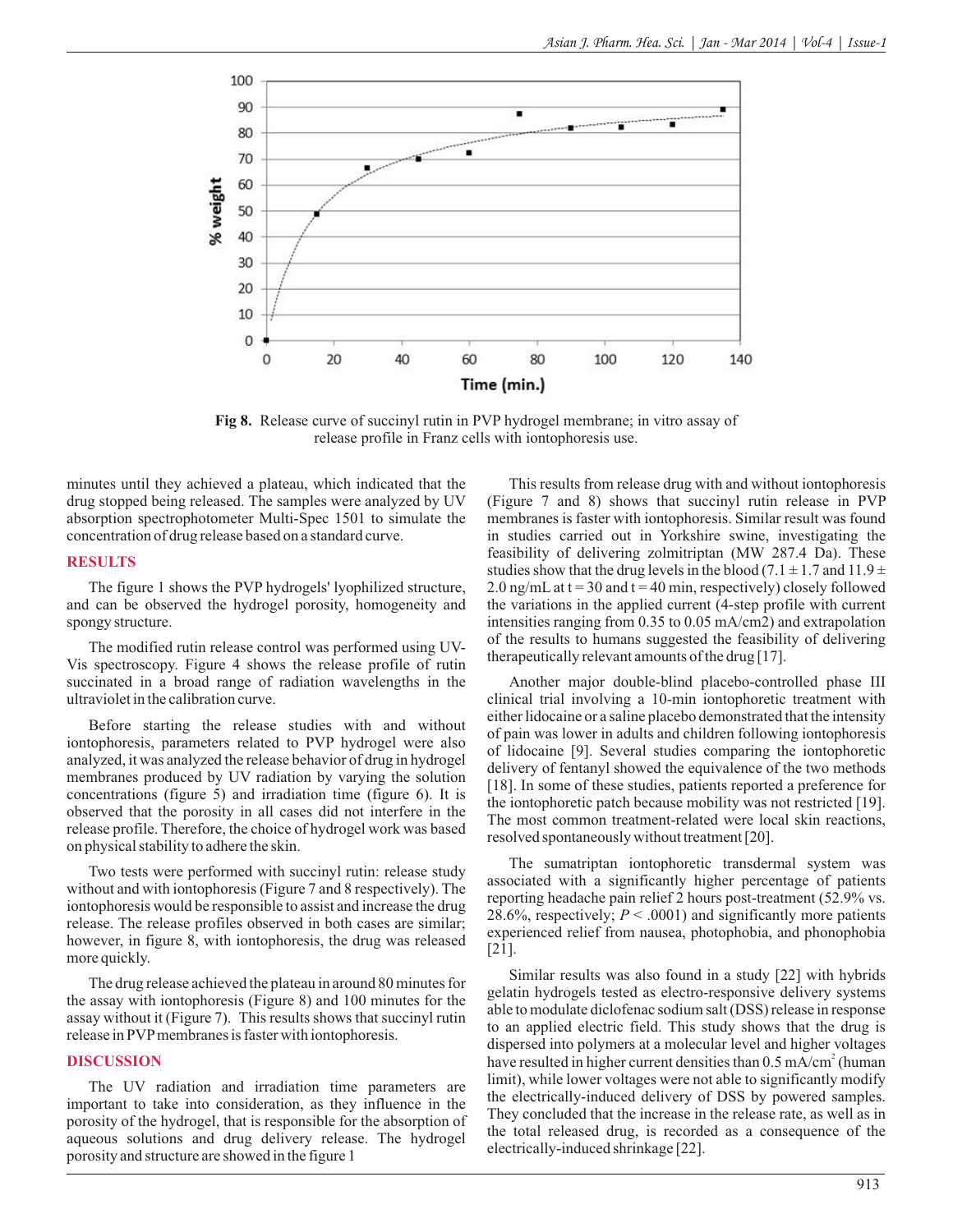#### **CONCLUSION**

Phytotherapic drugs are generally absorbed by the skin from non-aqueous elements, i.e., in the form of unguents or creams. The modification of non-water soluble rutin into water soluble rutin (succinyl rutin), showed that it is possible to release the drug in an aqueous medium.

Iontophoresis showed great potential to release phytochemicals, provided it is used as a support for drug release through a hydrogel membrane. The hydrogel, besides having the potential to aid in drug release, also helps in the healing process, as it has the same porosity that allows local oxygenation and also has a refreshing effect, because its structure consists of at least 90% water.

Results showed that hydrogels with different PVP concentrations and different radiation doses showed the same release profile and iontophoresis technique helps to increase the release rate of drugs such as rutin.

In sum, data from this study encourage the potential use of iontophoresis technique as a vehicle to introduced hydrophilic drugs easily into the skin. However the results about changes in the drug structure are not conclusive, so it is necessary to complete tests using other techniques such as HPLC, to better understand the behavior of drug release and stability, or electroresponsive microparticles could be inserted into a suitable topical drug delivery device in order to release therapeutics as consequence of an external applied voltage.

#### **ACKNOWLEDGMENTS**

The authors are grateful to Coordenação de Aperfeiçoamento de Pessoal de Nível Superior (CAPES); Conselho Nacional de Desenvolvimento Científico e Tecnológico (CNPq) and Fundação de Amparo à Pesquisa do Estado de São Paulo (FAPESP) for financial support and for granting a research fellowship.

#### **REFERENCES**

- 1. Prausnitz M.R., Langer R., Transdermal drug delivery, Nat. Biotechnol. 2008(26) 12611268.
- 2. Hearnden, V.; Vidya, S., Hull, K., Juras, D. V.; Greenberg, M.; Kerr, A. R.; Lockhart, P. B.; Patton, L. L.; Porter, S.; Thornhill, M. H. New developments and opportunities in oral mucosal drug delivery for local and systemic disease. Advanced Drug Delivery Reviews 2012 (64) 1628.
- 3. Fleige, E., Quadir, M.A., Haag, R. Stimuli-responsive polymeric nanocarriers for the controlled transport of active compounds: concepts and applications. Adv. Drug Deliv. Rev. 2012 (64), 866884.
- 4. Ciach, T., Moscicka-Studzinska, A. Advanced transepithelial drug delivery devices. Curr. Pharm. Biotechnol. 12, 17521759.
- 5. Durand, C., Alhammad, A., Willett, K.C., 2012. Practical considerations for optimal transdermal drug delivery. Am. J. Health Syst. Pharm. 69, 116124.
- 6. Qiu, Y., Park, K., 2001. Environment-sensitive hydrogels for drug delivery. Adv. Drug Deliv. Rev. 2011 (53), 321339.
- 7. Kalia, Y.N., Naik, A., Garrison, J., Guy, R.H.,. Iontophoretic drug delivery. Adv. Drug Deliv. Rev. 2004 (56), 619-658.
- 8. Gratieri, T., Alberti, I., Lapteva, M., Kalia, Y.N., Next Generation Intra- and Transdermal Therapeutic Systems: Using Non- and Minimally-Invasive Technologies to Increase Drug Delivery into and Across the Skin, European Journal of Pharmaceutical Sciences (2013).
- 9. Zempsky, W.T., Anand, K.J.S., Sullivan, K.M., Fraser, D., Cucina,K., Lidocaine iontophoresis for topical anesthesia before intravenous line placement in children. J. Pediatr. 1998 (132),1061-1063.
- 10. Ahmad, S., Hewitt, D.J., Damaraju, C.V.,. Fentanyl HCl iontophoretic transdermal system versus intravenous morphine pump after gynecologic surgery. Arch. Gynecol. Obstet. 2007 (276) 251-258.
- 11. N. Dixit, V. Bali, S. Baboota, A. Ahuja, J. Ali, Iontophoresis an approach for controlled drug delivery: a review, Curr. Drug Deliv. 4 (2007) 110.
- 12. Meyer, B.R., Kreis, W., Eschbach, J., O'Mara, V., Rosen, S., Sibalis, D., 1990. Transdermal versus subcutaneous leuprolide: a comparison of acute pharmacodynamic effect. Clin. Pharmacol. Ther. 48, 340-345.
- 13. Cazares-Delgadillo, J., Naik, A., Ganem-Rondero, A., Quintanar-Guerrero, D., Kalia, Y.N., 2007. Transdermal delivery of cytochrome C-A 12.4 kDa protein-across intact skin by constant current iontophoresis. Pharm. Res. 24, 1360-1368.
- 14. Dubey, S., Kalia, Y.N., 2011. Electrically-assisted delivery of an anionic protein across intact skin: Cathodal iontophoresis of biologically active ribonuclease T1. J. Control. Release 152, 356-362.
- 15. Fechine, G.J.M.; Barros, J.A.G.; Catalani, L.H. Reticulação da Poli (N-vinil-2-pirrolidona) e copolímeros por processos químicos. Polymer. 2004 (45) 4705- 4709.
- 16. Velasco, M.V.R, Balogh, T.S., Pedriali, C.A., Sarruf, F.D., Pinto, C.A.S.O. Kaneko, T.M., Baby, A.R. - Associação da Rutina com p-Metoxicinamato de Octila e Benzofenona-3: Avaliação In Vitro da Eficácia Fotoprotetora por Espectrofotometria de Refletância. Lat. Am. J. Pharm. 2008 27 (1): 23-7.
- 17. Patel, S.R., Zhong, H., Sharma, A., Kalia, Y.N., Controlled non-invasive transdermal iontophoretic delivery of zolmitriptan hydrochloride in vitro and in vivo. Eur. J. Pharm.Biopharm. 2009 (72) 304-309.
- 18. Bonnet, F., Eberhart, L., Wennberg, E., Dodds, S.J., Van Bellinghen, L., Annemans, L., Kavanagh, S., Choe, Y.Fentanyl HCl iontophoretic transdermal system versus morphine IV-PCA for postoperative pain management: survey of healthcare provider opinion. Curr. Med. Res. Opin. 2009 (25) 293-301.
- 19. Pennington, P., Caminiti, S., Schein, J.R., Hewitt, D.J., Nelson, W.W. Patients'assessment of the convenience of fentanyl HCl iontophoretic transdermal system (ITS) versus morphine intravenous patient-controlled analgesia (IV PCA) in the management of postoperative pain after major surgery. Pain Manag. Nurs. 2009 (10) 124-133.
- 20. Chelly, J.E., Grass, J., Houseman, T.W., Minkowitz, H., Pue, A. The safety and efficacy of a fentanyl patientcontrolled transdermal system for acute postoperative